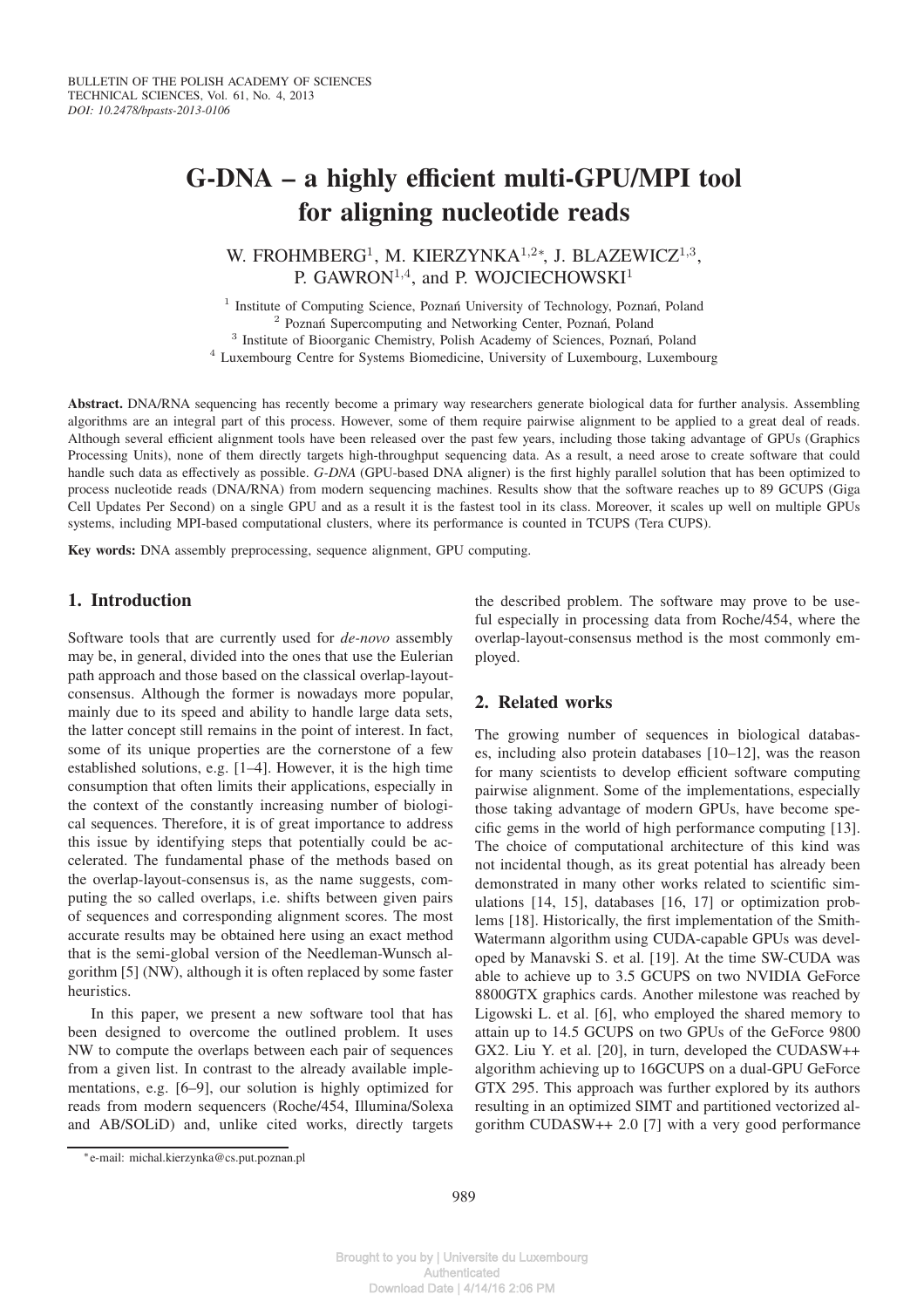of up to 17 GCUPS on a GeForce GTX 280 and 30 GCUPS on a dual-GPU GeForce GTX 295. On the CPU side, one solution that deserves special attention is SWIPE developed by Rognes [9]. According to the author, the software is able to run at 106GCUPS on two six-core high-end CPUs, which is a significant increase compared to the previously known CPU, GPU, Cell/BE and even FPGA based solutions. However, all of the aforementioned software tools were designed to perform well in the database scan scenario only where one sequence is aligned with all the others. This means that their performance drops dramatically if applied to the scheme described in the introductory section, in which only selected pairs of sequences are aligned. On the other hand, there are also some interesting GPU tools on the market that perform pairwise sequence alignment with the backtracking step [21, 22], sequence mapping [23] or even multiple sequence alignment [24]. Yet, none of them has been suitable to be used effectively in the next-generation *de-novo* assembly problem. Therefore, to fill this gap we propose *G-DNA*, which is a software tool well-tailored for the outlined problem.

#### **3. Methods and implementation**

Our implementation of NW takes a set of nucleotide reads and a list of previously selected pairs to align as an input. For each given pair of sequences it computes the overlap parameters. To achieve satisfactory efficiency of the solution, i.a. high ratio of computations to data transfer, a number of coarse and fine grained optimizations has been introduced. One of them is specially designed bitwise data compression that enables the algorithm to use packed sequences as they are, i.e. without expensive decompression phase. In our implementation each residue uses as few bits as it is required by the cardinality of a given input alphabet. To illustrate, in the case of four residues (A, C, G, T/U), 16 of them are stored in one 32-bit word, whereas 10 nucleotides can be packed within the same space when extra symbols are used, e.g. N indicating uncertain read.

As the NW algorithm is based on the dynamic programming (DP), an efficient method of processing 2-dimensional matrices on GPU needed to be developed. We adapted the idea described in [21], modified, however, in the way that benefits most from the compression. The previous work has been mainly optimized to align each possible pair of amino acid sequences from a given input set and to perform the backtracking step. Here, we follow another memory access pattern as only selected pairs of nucleotide sequences are aligned and no backtracking is needed. Also the scoring scheme is somewhat different, since the user defines only one gap penalty value and a desired substitution matrix. No affine gap penalties are computed, because modern sequencers are more likely to misread individual residues rather than longer segments.

Moreover, a number of low-level improvements have been introduced to the software. For example, to minimize the number of expensive conditional instructions, we placed special emphasis to unroll each possible loop in the GPU kernel code.

This, in a nutshell, makes the code specific to a given sequence length. To overcome this problem and handle reads of various lengths, we prepared a number of template-based kernels. As a result, we ended up with 28 GPU functions that cover all possible cases. Other optimizations, despite being interesting, are out of the scope of this paper.

#### **4. Tests and conclusions**

To evaluate the performance of the proposed implementation we used real biological sequences from a variety of modern sequencers. In the case of SOLiD, 3.4M reads of the same length (46bp) representing genome data from *Streptococcus suis* bacterium were used. Likewise, Illumina GA IIx produces reads of equal length, here 34M sequences of 120bp from *Clonorchis sinensis* became the second input set. In contrast, Roche 454 pyrosequencing genome data from *E. coli* were of variable length with 235bp on average, 436k reads in total. The purpose of the last data set, coming from Roche 454 GS FLX Titanium, was to illustrate the peak performance of the implementation, hence only very long reads were used (avg. 1020bp). Tests were performed on the following hardware: CPU: Intel Core 2 Quad Q8200, 2.33GHz, GPU: 2  $\times$  NVIDIA GeForce GTX 580 with 1.5GB of RAM, main RAM: 8GB.

Figure 1 shows that the efficiency of the software grows with increasing sequence length, and thus *G-DNA* performs best for Roche/454 data. Yet, even for relatively short sequences, e.g. from Illumina, the algorithm achieves very good performance. Also the multiple GPUs support works very well thanks to our load balancer, resulting in nearly 2-fold speedup when 2 GPUs are in use. To illustrate, the results of 112, 160, 165 and 177 GCUPS translate into 53M, 11M, 3M and 170K sequence pairs aligned per second for data from SOLiD, Illumina, 454 and 454 Titanium, respectively. However, one should bear in mind that the latter measure might be confusing as it depends heavily on the length of sequences favoring the short ones. Hence, in further comparisons we will use more intuitive measure of GCUPS.



Fig. 1. The performance of the algorithm (in GCUPS) for input sets coming from different sequencing machines. <sup>∗</sup> refers to long reads only

To our best knowledge *G-DNA* is the fastest implementation of NW for nucleotide reads. To compare, state-of-the-art CUDASW++2.0 [7] reaches up to 48 and 83 GCUPS on the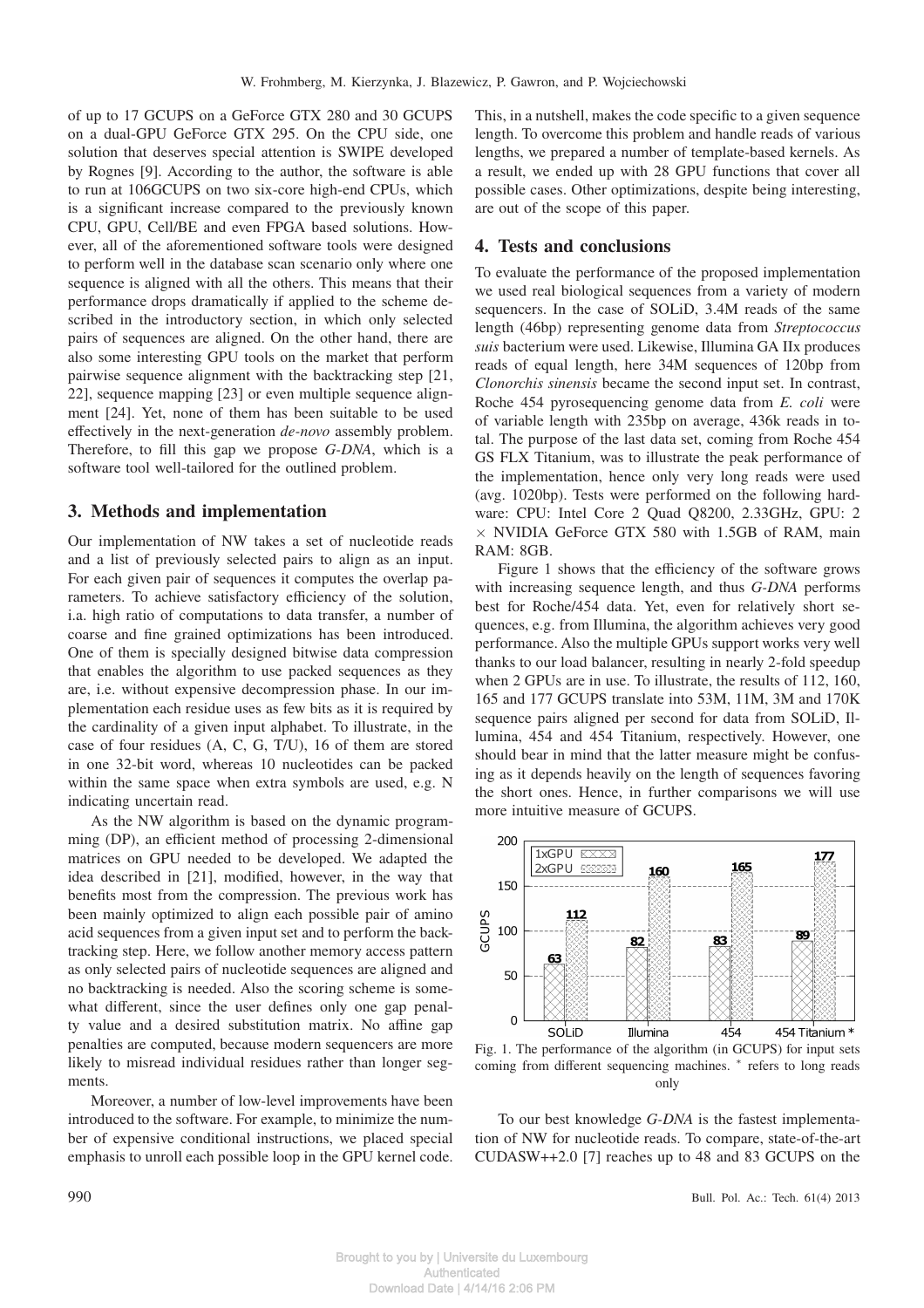same hardware using one and two GPUs, respectively. Another well-established solution is Farrar's implementation [8], which achieves 20 GCUPS on 8 CPU cores and 16 GCUPS on the Cell B.E. processor. Yet, both of them have recently been outperformed by SWIPE [9] attaining up to 106 GCUPS on 12 SSSE3-compliant CPU cores. Although these methods do not address exactly the same problem as we do (Smith-Watermann instead of NW, database scan rather than alignment of selected pairs), performance-wise they seem to be the right applications to compare with. To give the reader a brief idea, simple, not optimized CPU versions of NW, e.g. needle from the Emboss package [25], implementation of Siriwardena et al. [26] or our own, achieve some 0.02 to 0.03 GCUPS. Therefore, it might be essential to choose a high performance software as the differences in terms of speed are of the order of several thousand.

Additionally, Fig. 2 presents good scalability of our algorithm on a computational cluster. The maximum performance of 1014 GCUPS was achieved in the weak scaling test in which the problem size grows proportionally to the number of GPUs (here 110M alignments for 32 GPUs). 929 GCUPS was the highest result in the case of the strong scaling test, where the problem size was fixed at 55M alignments. The measurements include both computation and inter-node communication times.



Fig. 2. The efficiency of the MPI version of the algorithm depending on the number of GPUs used (Tesla M2050). Reads were from the 454 sequencer

To conclude, *G-DNA* is an extremely efficient software tool that performs pairwise sequence alignment for selected pairs from a given set of nucleotide reads. It is therefore perfectly suited to be used e.g. in the DNA assembly problem. The software is freely available and may be run on commodity hardware which makes it a perfect tool for the everyday scientific use.

#### **Availability and requirements**

- Project home page: http://gpualign.cs.put.poznan.pl,
- Requirements: Linux OS, CUDA  $>= 4.0$ , CUDA compliant GPU, make, g++, bison, flex, MPI (for multi-node setup),
- License: GNU GPLv3.

Bull. Pol. Ac.: Tech. 61(4) 2013 991

**Acknowledgements.** This research project was supported by the grants DEC-2011/01/B/ST6/07021 and 2012/05/B/ST6/03026 from the National Science Centre (Poland) and also by the PL-Grid Infrastructure.

#### **REFERENCES**

- [1] J. Blazewicz, M. Bryja, M. Figlerowicz, P. Gawron, M. Kasprzak, E. Kirton, D. Platt, J. Przybytek, A. Swiercz, and L. Szajkowski, "Whole genome assembly from 454 sequencing output via modified DNA graph concept", *Comput. Biol. Chem.* **33** (3), 224–230 (2009).
- [2] J. Blazewicz, W. Frohmberg, P. Gawron, M. Kasprzak, M. Kierzynka, A. Swiercz, and P. Wojciechowski, "DNA sequence assembly involving an acyclic graph model", *FCDS* 38, 25–34, doi: 10.2478/v10209-011-0019-4 (2013).
- [3] Forge Genome Assembler http://combiol.org/forge/ (2012).
- [4] J. Blazewicz, P. Formanowicz, F. Guinand, and M. Kasprzak, "A heuristic managing errors for DNA sequencing", *Bioinformatics* 18, 652–660 (2002).
- [5] S.B. Needleman and C.D. Wunsch, "A general method applicable to the search for similarities in the amino acid sequence of two proteins", *J. Mol. Biol.* 48 (3), 443–53 (1970).
- [6] L. Ligowski and W. Rudnicki, "An efficient implementation of Smith Waterman algorithm on GPU using CUDA, for massively parallel scanning of sequence databases", *IPDPS 2009, IEEE Computer Society*, doi:10.1109/IPDPS.2009.5160931 (2009).
- [7] Y. Liu, D.L. Maskell, and B. Schmidt, "CUDASW++2.0: enhanced Smith-Waterman protein database search on CUDAenabled GPUs based on SIMT and virtualized SIMD abstractions", *BMC Research Notes* 3, 93 (2010).
- [8] M.S. Farrar, "Optimizing Smith-Waterman for the cell broadband engine", *Bioinformatics* 23, 156–161 (2008).
- [9] T. Rognes, "Faster Smith-Waterman database searches with inter-sequence SIMD parallelisation", *BMC Bioinformatics* 12, 221 (2011).
- [10] J. Blazewicz, P.L. Hammer, and P. Lukasiak, "Predicting secondary structures of proteins. Recognizing properties of amino acids with the logical analysis of data algorithm", *IEEE Eng. Med. Biol. Mag.* 24 (3), 88–94 (2005).
- [11] P. Lukasiak, J. Blazewicz, and M. Milostan, "Some operations" research methods for analyzing protein sequences and structures", *Annals OR* 175 (1), 9–35 (2010).
- [12] P. Lukasiak, M. Antczak, T. Ratajczak, J.M. Bujnicki, M. Szachniuk, R.W. Adamiak, M. Popenda, and J. Blazewicz, "RNAlyzer novel approach for quality analysis of RNA structural models", *Nucleic Acids Res* 41 (12), 5978–5990, doi:10.1093/nar/gkt318 (2013).
- [13] W. Hwu, *GPU Computing Gems Emerald Edition*, Morgan Kaufman, Berlin, 2011.
- [14] M. Blazewicz, S.R. Brandt, M. Kierzynka, K. Kurowski, B. Ludwiczak, J. Tao, and J. Weglarz, "CaKernel – a parallel application programming framework for heterogenous computing architectures", *Scientific Programming* 19 (4), 185–197 (2011).
- [15] M. Blazewicz, I. Hinder, D.M. Koppelman, S.R. Brandt, M. Ciznicki, M. Kierzynka, F. Loffler, E. Schnetter, and J. Tao, 'From physics model to results: An optimizing framework for cross-architecture code generation", *Scientific Programming* 21 (1–2), 1–16 (2013).
- [16] W. Andrzejewski, A. Gramacki, and J. Gramacki, "Graphics processing units in acceleration of bandwidth selection for Kernel density estimation", *AMCS* 23 (4) (2013).